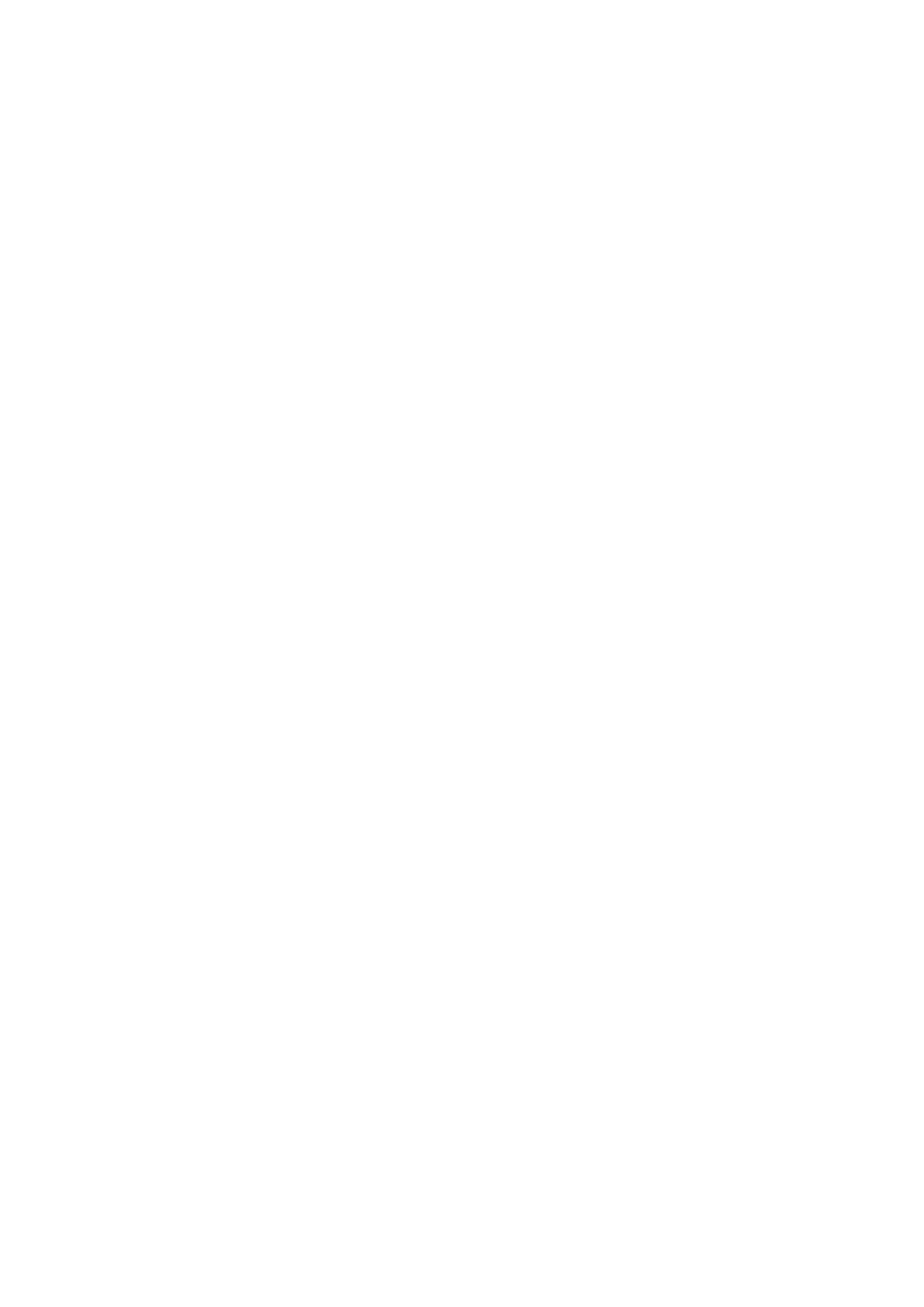# **TABLE OF CONTENTS 14 DECEMBER 2016**

|    | <b>Business</b> | Page No.                                                                                                                           |                |
|----|-----------------|------------------------------------------------------------------------------------------------------------------------------------|----------------|
|    |                 |                                                                                                                                    |                |
| 1. |                 | <b>Meeting Conduct</b>                                                                                                             | 5              |
|    |                 | 1.1 Apologies                                                                                                                      | 5              |
|    |                 | 1.2 Conflict of Interest Declarations                                                                                              | 5              |
|    |                 | 1.3 Confirmation of Minutes                                                                                                        | 5              |
|    |                 | 1.4 Public Participation                                                                                                           | 5              |
|    |                 | 1.5 Items not on the Agenda                                                                                                        | 5              |
| 2. |                 | <b>General Business</b>                                                                                                            | 5              |
|    | 2.1             | 2017/18 Letter of Expectation to Wellington Regional<br><b>Economic Development Agency</b>                                         | 5              |
|    |                 | 2.2 Letters of Expectation to Council Controlled<br><b>Organisations</b>                                                           | 6              |
|    |                 | 2.3 Review of Annual Reports for Council Controlled<br>Organisations for the Year Ending 30 June 2016                              | 6              |
|    | 2.4             | <b>Review of Quarter One Reports for the Council</b><br><b>Controlled Organisations for the Period Ending 30</b><br>September 2016 | $\overline{7}$ |
| 3. |                 | <b>Public Excluded</b>                                                                                                             | $\overline{7}$ |
|    | 3.1             | <b>Review of the Quarter Two Report for Wellington</b><br>International Airport Limited to 30 September 2016                       | 8              |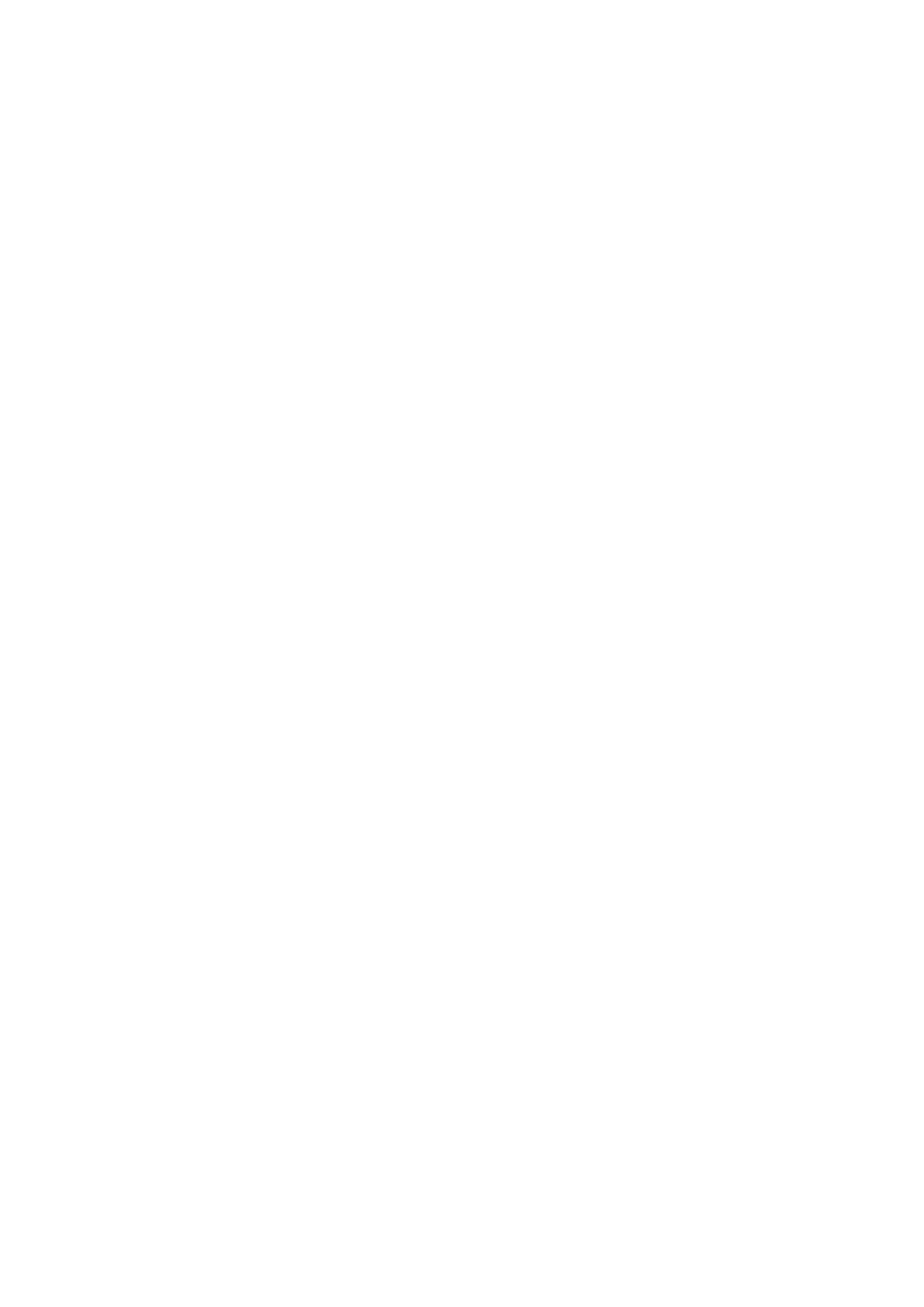## <span id="page-4-0"></span>**1 Meeting Conduct**

## <span id="page-4-1"></span>**1. 1 Apologies**

#### **Resolved**

That the Council Controlled Organisations Subcommittee:

Accept the apology received from Councillor Simon Marsh for early departure.

**Carried**

## <span id="page-4-2"></span>**1. 2 Conflict of Interest Declarations**

There were no conflicts of interest declared.

#### <span id="page-4-3"></span>**1. 3 Confirmation of Minutes**

There were no Minutes to be confirmed, this was the first meeting of the Council Controlled Organisations Subcommittee.

#### <span id="page-4-5"></span>**1. 4 Public Participation**

There were no Public Participants at the meeting.

## <span id="page-4-4"></span>**1. 5 Items not on the Agenda**

There were no items not on the Agenda.

## <span id="page-4-6"></span>**2. General Business**

## <span id="page-4-7"></span>**2.1 2017/18 Letter of Expectation to Wellington Regional Economic Development Agency**

#### **Moved Councillor Woolf, seconded Councillor Marsh**

## **Resolved**

That the Council Controlled Organisations:

- 1. Receive the information.
- 2. Note that the Wellington Regional Strategy Committee will consider this Letter of Expectation at their meeting on 13 December 2016.
- 2. Confirm the messages in the draft Letter of Expectation, noting that the following points will be communicated to the Wellington Regional Strategy Committee, for consideration, to be incorporated in the Letter of Expectation to the company:
	- Note the relevance and importance of the Iwi economy
	- Importance of Health and Safety to be noted in the Statement of Intent (SOI)
	- Lever off events including those overseas such as the WOW exhibition in Seattle to tell the Wellington story
	- Maximise the use of the councils shared services programs
	- Focus on delivering the benefits and efficiencies from Wellington Regional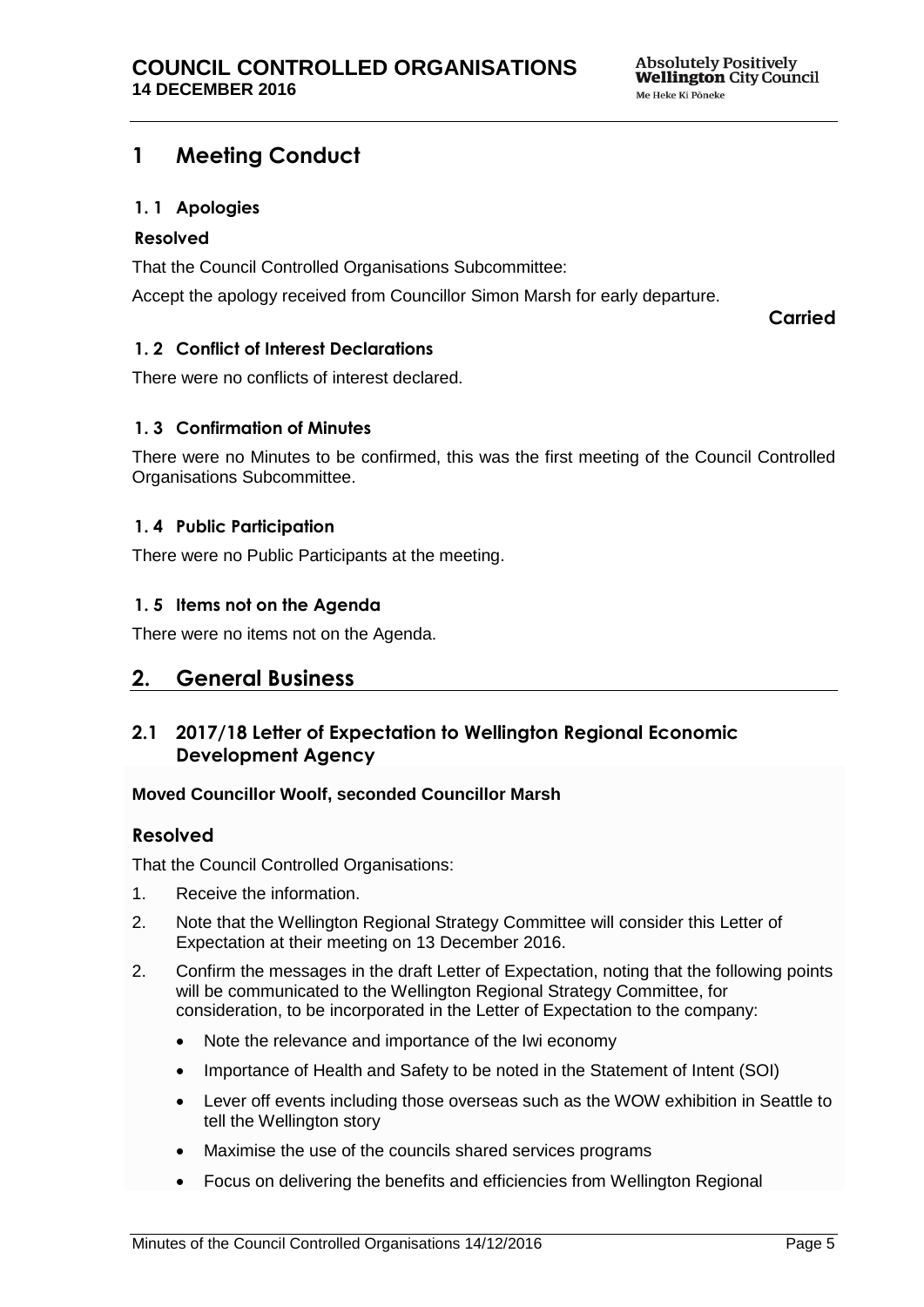Economic Development Agency being one organisation to free funding for direct investment in projects

- Clear focus on what Wellington Regional Economic Development Agency is doing, what their actions and programmes are.
- With any final amendments to be authorised by the Chair of the Wellington Regional Strategy (WRS) Committee

**Carried**

## <span id="page-5-0"></span>**2.2 Letters of Expectation to Council Controlled Organisations**

#### **Moved Councillor Woolf, seconded Councillor Eagle**

#### **Resolved**

That the Council Controlled Organisations:

- 1. Receive the information.
- 2. Confirm the messages in the draft Letters of Expectation to the following organisations:
	- a. Basin Reserve Trust
		- The Trust focus on building positive relationships with Rugby and other Sport and Arts organisations
		- The Trust should continue to seek a naming rights sponsor for the Basin Reserve.
	- b. Karori Sanctuary Trust
		- The SOI should acknowledge the respective maintenance obligations of the Trust and the Council in relation to the Visitor Centre.
	- c. Wellington Cable Car Limited
	- d. Wellington Museums Trust
	- e. Wellington Regional Stadium Trust
	- f. Wellington Zoo Trust.
- 3. Note that the Letters of Expectations for all Council Controlled Organisations will also include a sentence about the Council's expectation that organisations would not make changes to its branding without first consulting with the Council. Officers will prepare final Letters of Expectation incorporating the directions of the sub-committee for signing by the Chair of the sub-committee.

**Carried**

## <span id="page-5-1"></span>**2.3 Review of Annual Reports for Council Controlled Organisations for the Year Ending 30 June 2016**

The following organisations attended the Council Controlled Organisations Subcommittee to present to the members as part of item 2.3.

- Wellington Regional Stadium Trust
- Basin Reserve Trust

(Councillor Marsh left the meeting at 1.42 pm.)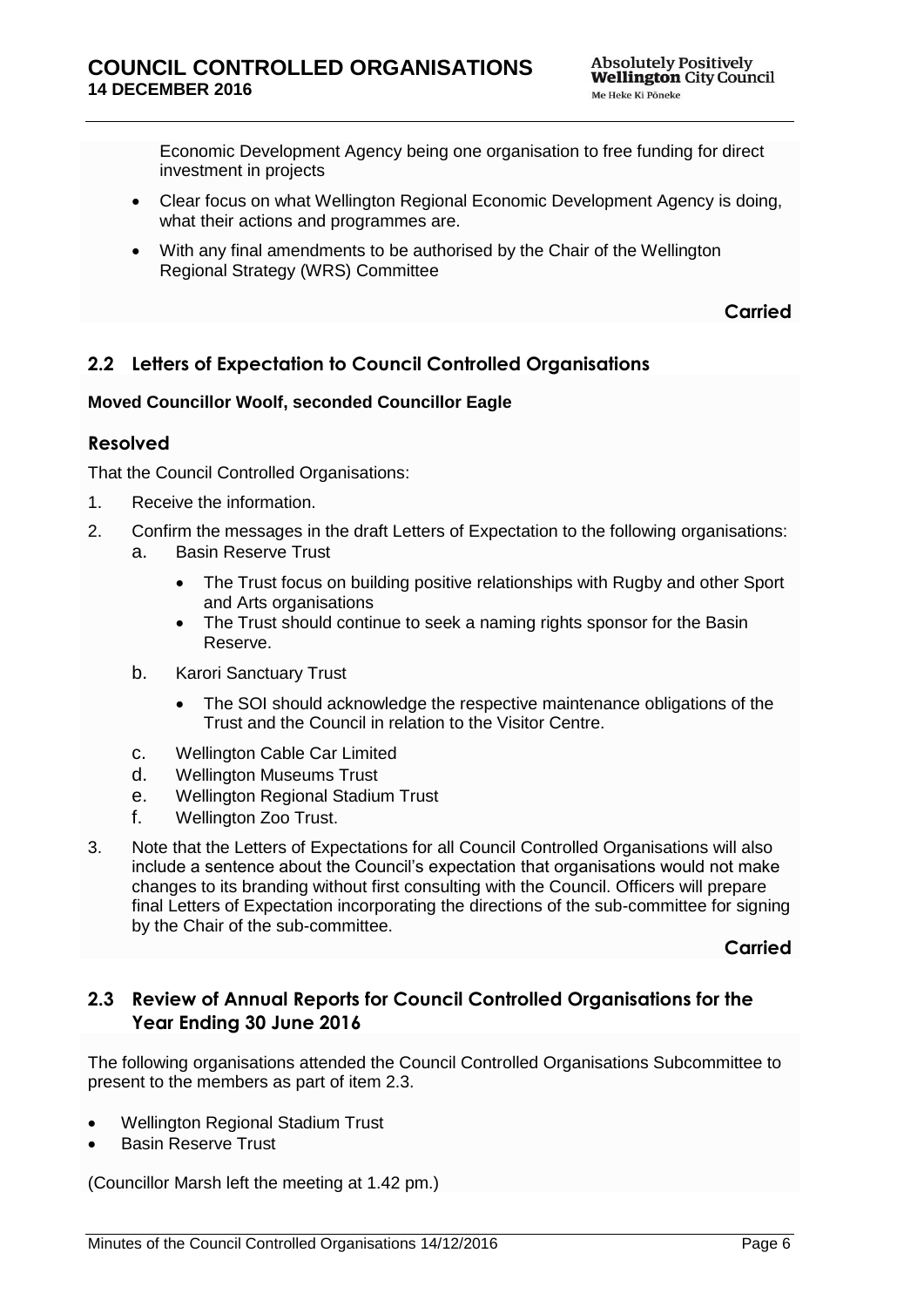- Wellington Regional Economic Development Agency Limited
- Wellington Cable Car Limited (The correct version of the Annual Report was tabled at the meeting)
- Karori Sanctuary Trust
- Wellington Museums Trust
- Wellington Zoo Trust

#### **Attachments Tabled**

- 1 Wellington Regional Stadium Trust
- 2 Wellington Cable Car Limited 2016 Annual Report
- 3 Karori Sanctuary Trust
- 4 Wellington Museums Trust
- 5 Wellington Zoo Trust

#### **Moved Councillor Woolf, seconded Mayor Lester**

#### **Resolved**

That the Council Controlled Organisations Sub-committee:

- 1. Receive the information.
- 2. Note any issues for the Chair to raise with the entities covered by this report.

## **Carried**

## <span id="page-6-0"></span>**2.4 Review of Quarter One Reports for the Council Controlled Organisations for the Period Ending 30 September 2016**

#### **Moved Councillor Woolf, seconded Mayor Lester**

#### **Resolved**

That the Council Controlled Organisations Sub-committee:

- 1. Receive the information.
- 2. Note any issues for the Chair to raise with the entities covered by this report.

#### **Carried**

## <span id="page-6-1"></span>**3. Public Excluded**

#### **Moved Councillor Woolf, seconded Mayor Lester**

#### **Resolved**

THAT the Council Controlled Organisations :

Pursuant to the provisions of the Local Government Official Information and Meetings Act 1987, exclude the public from the following part of the proceedings of this meeting namely:

## **Carried**